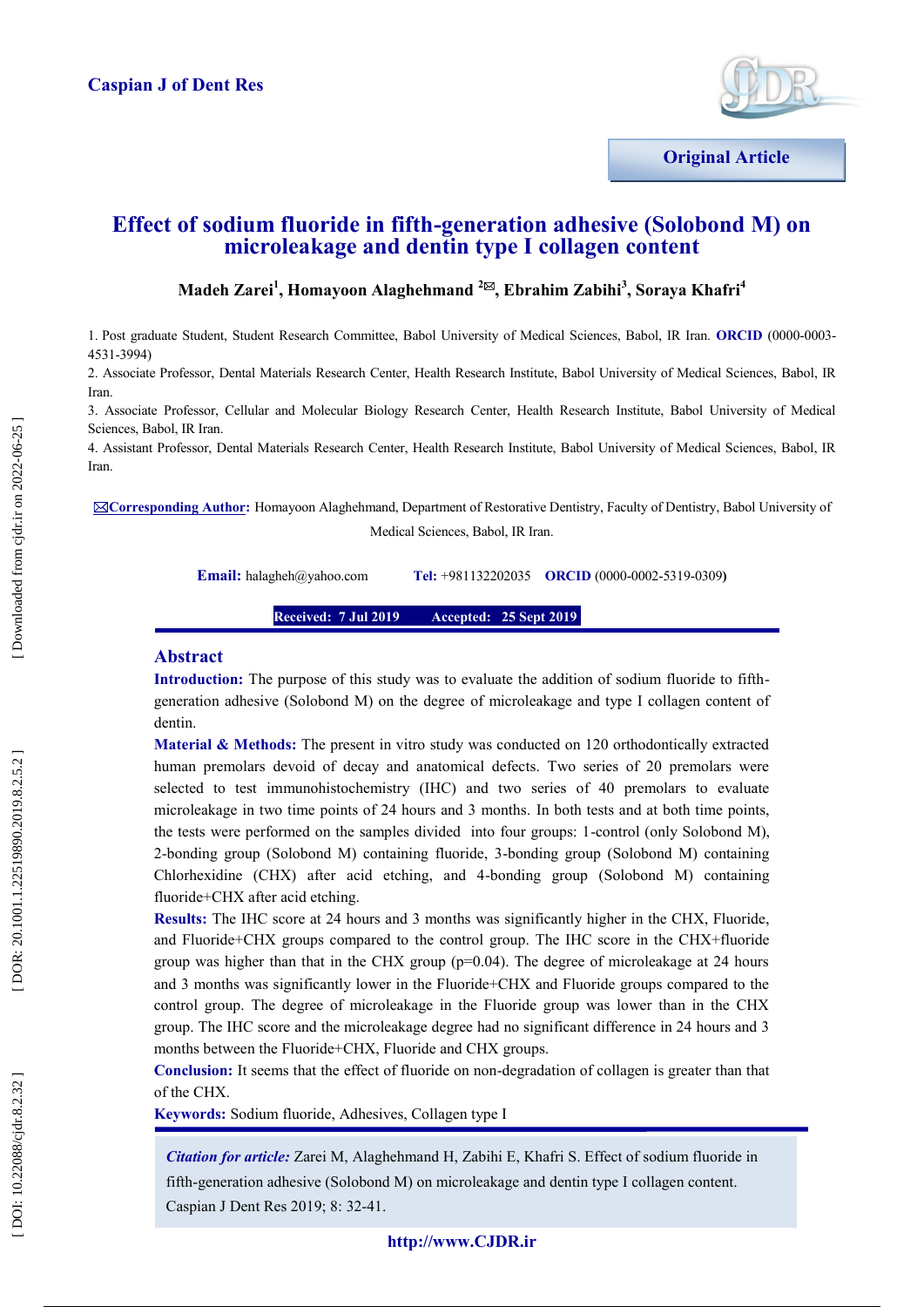

# **بررسی تاثیر افزودن سدیم فلوراید به ادهزیو نسل پنجم )M Solobond )بر میزان ریزنشت و محتوای کلاژن نوْع I عاج**

مائده زارعی <sup>۱</sup>، همایون علاقمند <sup>۲</sup>ٌ، ابراهیم ذبیحی <sup>۳</sup>، ثریا خفری <sup>٤</sup>

۱. دانشجوی دستیاری، کمیته تحقیقات دانشجویی، دانشگاه علوم پزشکی بابل، بابل، ایران. . ۲. دانشیار، مرکز تحقیقات مواد دندانی، پژوهشکده سلامت، دانشگاه علوم پزشکی بابل، بابل، ایران. ۲ .دانشیار، مرکز تحقیقات بیولوژی سلولی و مولکولی، پژوهشکده سلامت، دانشگاه علوم پزشکی بابل، بابل، ایران. . ۴. استادیار، مرکز تحقیقات مواد دندانی، پژوهشکده سلامت، دانشگاه علوم پزشکی بابل، بابل، ایران. . **\*فویسنده مسئول:** همایون علاقمند، گروه دندانپزشکی ترمیمی، دانشکده دندانپزشکی، دانشگاه علوم پزشکی بابل، بابل، ایران. + 532243313149 **:تلفه** [halagheh@yahoo.com](mailto:halagheh@yahoo.com) **پست الکتريویکی:**

# **چکیدٌ**

<mark>مقدمه:</mark> مطالعه حاضر با هدف ارزیابی افزودن سدیم فلوراید به ادهزیو نسل پنجم (Solobond M) بر میزان ریزنشت و محتوای كلاژن نوع I عاج انجام گرفت.

<mark>مواد و روش ها:</mark> این مطالعه ازمایشگاهی بر روی ۱۲۰ دندان پرمولر انسانی بدون پوسیدگی و نقص اناتومیک که به دلیل ارتودنسی خارج شده بودند، انجام گرفت. به منظور ازمون ایمنوهیستوشیمی ۲ سری ۲۰ تایی از دندان پرمولر و برای ارزیابی ریزنشت ۲ سری ۴۰ تایی از دندانهای پرمولر در دو بازه ی زمانی ۲۴ ساعت و ۳ ماه انتخاب شدند. در هر دو تست و در هر دو بازه ی زمانی نمونه ها به ۴ گروه: ۱–کنترل (فقط شامل Solobond M)، ۲–گروه باندینگ (Solobond M) حاوی فلوراید، ۳–گروه باندینگ (Solobond M) و اعمال کلرهگزیدین بعد از اسید اچ، ۴-گروه باندینگ (Solobond M) حاوی فلوراید به همراه اعمال کلزهگزیدین بعد از اسید اچ تقسیم شده و آزمون ها انجام پذیرفت.

**یافته ها:** توزیع ایمنوهیستوشیمی در زمانهای ۲۴ ساعت و ۳ ماه، در گروه های کلرهگزیدین، فلوراید، فلوراید و کلرهگزیدین بطور معناداری بالاتر از گروه کنترل بود. میزان نمره ایمنوهیستوشیمی در گروه کلرهگزیدین–فلوراید بیشتر از کلرهگزیدین بود (p=0.04). میزان میکرولیکیج در زمان های ۲۴ ساعت و ۳ ماه، در گروه های فلوراید–کلرهگزیدین و فلوراید بطورمعناداری پایین تر از گروه کنترل بود. میزان میکرولیکیج در گروه فلوراید کمتر از کلرهگزیدین بود. میزان ایمنوهیستوشیمی و میکرولیکیج در زمان ۲۴ ساعت با ۳ ماه در گروه های فلوراید–کلرهگزیدین، فلوراید، کلرهگزیدین تفاوت معناداری نداشت.

**نتیجِه گیری:** به نظر می رسد که تاثیر فلوراید بر عدم تخریب کلاژن بیشتر از تاثیر کلرهگزیدین بوده است.

<mark>واژگان كلیدی:</mark> سدیم فلوراید، ادهزیو، كلاژن نوع ۱

**Caspian J Dent Res -September 2019: 8 ( 2): 32 -41 33 Introduction**<br>**D**ental composite resins are common due to their excellent aesthetics, direct restoration ability and forcebearing capacity.  $[1-3]$  After bonding to the tooth structure with the adhesive  $[4]$ , it is advisable to have a long -lasting restoration -tooth bonding interface. Although most adhesives have shown excellent short term bond strength, the durability of the bonded interface remains a challenge.  $[5, 6]$  Microleakage is introduced as a way of passing bacteria, fluids, molecules and ions between dental cavity -restorative material interfaces. <sup>[7]</sup> The microleakage has great importance in the bonding restorations, so if the bond

does not exist or the strength is low, the consequence will be restoration weakness. [8] Complications caused by microleakage in dentistry include increased penetration of saliva and microorganisms between restoration and tooth, secondary caries, marginal degradation and discoloration, pulp injury  $[9]$  and posttreatment sensitivity, which can endanger the clinical durability of treatment. [10] Performing acid etching and bonding are the basis of marginal adaptation and seal against microleakage in all restorations bonded with enamel. <sup>[8]</sup> Etch-and-rinse adhesive systems are the oldest evolution of several generations of resin -bonding systems. <sup>[6]</sup> In two-step etch-and-rinse systems, the

[ DOI: 10.22088/cjdr.8.2.32 ] [\[ DOR: 20.1001.1.22519890.2019.8.2.5.2 \]](https://dorl.net/dor/20.1001.1.22519890.2019.8.2.5.2) [\[ Downloaded from cjdr.ir on 2022-06-25 \]](http://cjdr.ir/article-1-277-en.html) Downloaded from cjdr.ir on 2022-06-25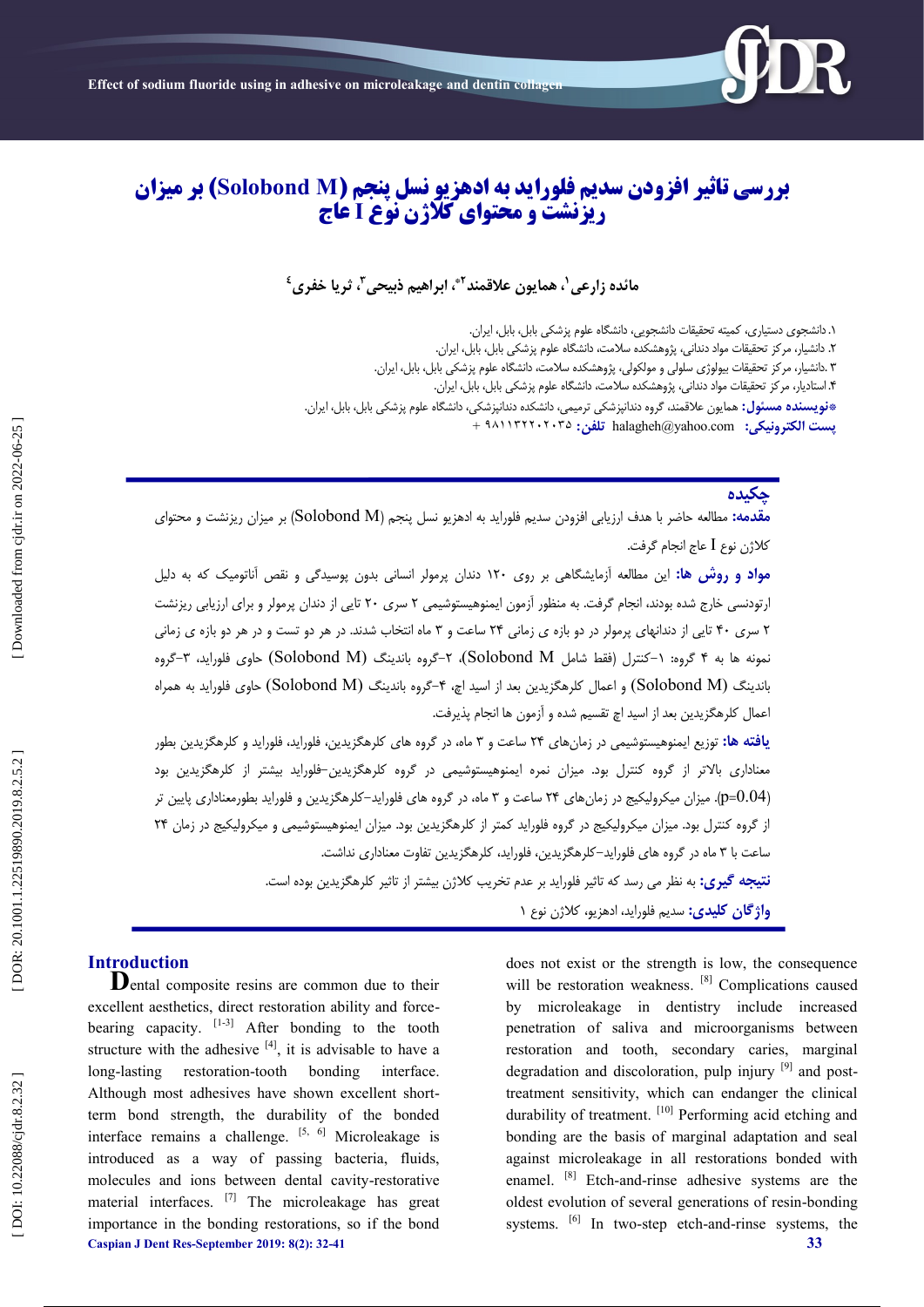

primer and the adhesive are in a bottle, but the separate step of the etching is still needed and the two successive layers are applied on the tooth.  $[11]$  The bonding of resin adhesive to dentin involves the penetration of liquid monomers into the surrounding spaces of collagen fibrils in the demineralized matrix. This area contains approximately 50% collagen matrix and 50% resin adhesive, which is called the "hybrid layer", and the maximum depth of the hybrid layer produced by etch and-rinse adhesives is about 5 micrometers. [12] It seems that the degradation of the hybrid layer in the dentin adhesive interface is the main cause of the bond failure that occurs by various mechanical and chemical factors, including hydrolytic and enzymatic degradation of exposed collagen and resin adhesive. [13]

The dentin matrix contains endopeptidases called matrix metalloproteinases (MMPs) that form during the formation of the teeth and contribute to dentinal decay. [14] Recent studies have shown that the MMPs activated during etching acid bonding process and due to lactic acid induced by oral pathogenic bacteria can cause gradual degradation of the hybrid layer and weaken the dentin -resin bond, resulting in secondary decay, marginal discoloration and ultimately the failure of restoration.<sup>[15-18]</sup>

The MMPs are known as a family proteolytic enzyme with 26 members. A range of MMPs have been identified in decay lesions, including MMP2 (gelatinase), MMP8 (collagenase), MMP9 (gelatinase), and MMP20 (enamelysin). The dentin contains 90% of collagenous proteins (mainly type 1) and 10% of non collagenous proteins. Collagenous proteins are initially fragmented by MMP8 and eventually degraded by MMP9 and MMP2 after demineralization of dentin in carious lesions. These MMPs can be present in saliva and pulp, or located in dentin and released during caries. These enzymes are activated by reducing the acidic pH to  $\leq 4.5$ ; they will remain active if the activation is performed even if pH returns to normal. It has been suggested that organic acids, as well as acids such as phosphoric acid, play a special role in activating these enzymes.<sup>[16]</sup>

Chlorhexidine (CHX) was introduced as an antiseptic for skin wound in the 1940s, and was widely used in dentistry due to its broad -spectrum antibacterial properties. The CHX is used as the most effective anti plaque and anti -gingivitis agent in the treatment of periodontal disease and as an effective antiseptic cleanser for endodontic treatment. [19] This material is available in forms of toothpaste (0.4%), solution  $(0.12\%, 0.2\%)$ , gel  $(1\%)$  and varnish  $(1\%, 10\%, 20\%)$ and 35%). <sup>[20]</sup> The CHX is a cationic chlorophenyl bisbiguanide antiseptic with a unique inhibitory effect on dental plaque, which is mainly due to its substantivity and antimicrobial properties. The CHX was reported to inhibit some MMPs, which have a significant effect on periodontal disease. The CHX has recently been studied as a protease inhibitor to maintain the hybrid layer by inhibiting MMPs20 and cysteine cathepsins.<sup>[21]</sup>

The inhibitory effects of CHX, zinc, benzalkonium chloride and galardin on MMPs have been studied so far.  $[22]$  Carilho et al. in 2007 reported that the collagen scaffold in the case group treated by CHX showed no alteration or degradation. <sup>[23]</sup> Hebling et al. in 2005 indicated that the hybrid layer integrity was successfully maintained following the application of CHX after acid etching with phosphoric acid.<sup>[24]</sup>

As a well -known antimicrobial anion, fluoride improves the demineralization resistance of enamel and dentin by reducing the solubility of hydroxyapatite. Studies have reported that fluoride prevents the loss of relatively demineralized dentine tissue when exposed to acid under erosive conditions. This protective effect may depend on several factors, including fluoride composition, fluoride concentration, exposure time, and exposure device. Although the protective effect of dentin reinforcement is thought to be due to the formation of fluoride-containing hydroxyapatite, protection of the collagen matrix against enzymatic degradation may also contribute to the overall efficiency of fluoride ions, which has recently been shown to be an inhibitor of the catalytic activity of recombinant MMP. The mechanism of the inhibitory effect has been attributed to the high electronegativity of fluoride ions that can bind to  $\text{Zn}^{2+}$  and  $\text{Ca}^{2+}$  (required for the catalytic function of MMPs). Furthermore, the fluoride has been shown to be effective in inhibiting recombinant human cathepsin K and  $B$ .<sup>[25]</sup> A study also reported that 1.23% sodium fluoride (NaF) gel significantly reduced the degradation of demineralized organic matrix.<sup>[26]</sup> Samani et al. in 2018 concluded that 10000 ppm of sodium fluoride addition to fifth -generation adhesive (Solobond M) increased significantly the dentin microtensile bond strength after 24 hours and 3 months. [27] Kato et al. in 2012 concluded that adding sodium fluoride gel to demineralized dentin matrix reduced the dentin degradation by MMPs. <sup>[26]</sup> Brackett et al. in 2015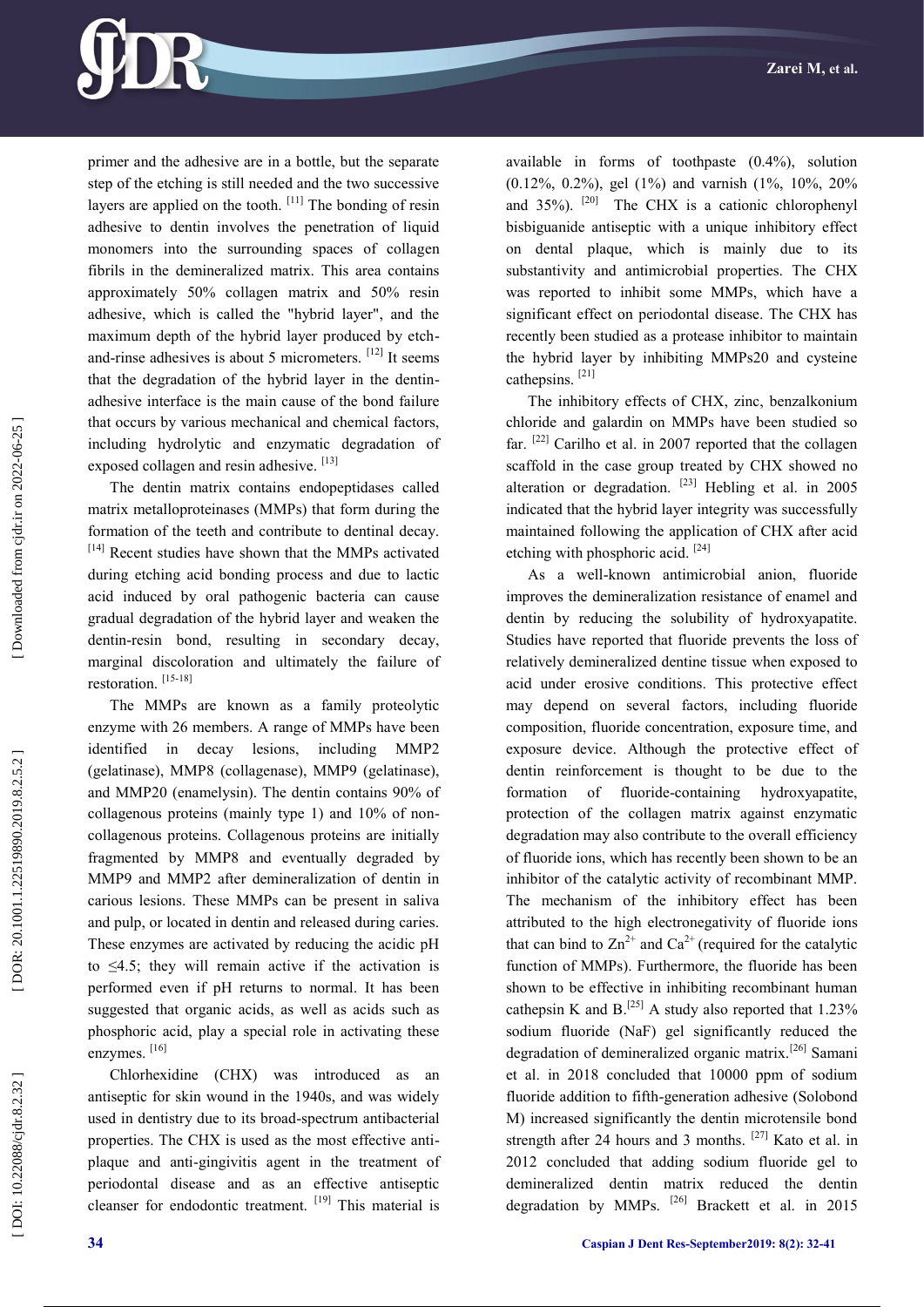

showed that the addition of sodium fluoride to the incubation solution reduced dentin matrix degradation by dentin MMPs.<sup>[28]</sup>

Therefore, the aim of this in vitro study was to evaluate the effect of sodium fluoride addition in the fifth -generation adhesive and its Comparative effect with CHX on the degree of microleakage and type I collagen content of dentin.

## **Materials & Methods**

The present in vitro study was conducted on 120 orthodontically extracted human premolars devoid of decay and anatomical defects. Ethical approval was given by Babol University of Medical Sciences (IR.MuBABOL.HIR.REC1397.194).

**1- The process of preparing the adhesive solution:**  To prepare a fifth -generation adhesive with a concentration of 10000 ppm, 40 mg of sodium fluoride powder (Merck Co, Germany) was weighed by digital scales (Bel Engineering, MG314Ai, Itlay) with an accuracy of 0.0001, and added to Solobond M (Voco Co, Germany) -containing 4 -ml bottle and vibrated for one minute. To determine the homogeneity of the mixture and the dispersion rate of the fluoride ion, a bonding with new concentration (10000 ppm of fluoride) was used to fabricate a sample at a dimension of  $4 \times 4 \times 1$  mm in a Teflon mold, followed by polishing using Sof-Lex (3M, ESPE, USA) polishing discs from rough to soft, respectively, and tested for EDAX (Figure 1).



**Figure 1 - EDAX map of cured adhesive containing 10000 ppm of sodium fluoride**

#### **2 - The process of immunohistochemistry (IHC)**

**A) The preparation of teeth:** Two series of 20 human extracted premolars devoid of decay and anatomical defects were selected (one series for studying in 24 hours and another after 3 months). The extracted teeth were placed in 0.2% Thymol solution for 24 hours and then stored in normal saline solution until testing. Class V cavities with dimensions of  $2 \times 2 \times 2$ were applied to each tooth at the buccal surface 1 mm above the CEJ.

The first series of teeth (n=20) were divided into four groups of five:

In the first group, Solobond M (Voco Co, Germany) bonding was used without fluoride and without CHX solution (control group). In the second group, CHX solution (Extra, cercamed, Poland) and solobond M containing 10000 ppm of fluoride was applied. In the third group, solobond M containing 10000 ppm of fluoride was used without CHX solution application. In the fourth group, CHX solution and Solobond M bonding was utilized without fluoride.

In the groups where CHX solution (after acid etching) was used, the cavities were prepared with CHX 2% solution for 30 seconds and then the residues were removed with cotton.<sup>[24]</sup>

In the etching process, all teeth were respectively etched for 30 seconds and 15 seconds for enamel and dentin with 35% phosphoric acid (Vocoacid, Voco, Germany), washed and dried. <sup>[29]</sup> The used bondings were applied by a microbrush to the walls of the cavities and after 10 seconds of drying gently by an air blower were cured with an intensity of 600 mw/cm<sup>2</sup> (LEDVAIO, ULTRADENT, USA) for 20 seconds. The second series of samples (including 20 premolars) was prepared in the same manner and stored in normal saline/Penstrep2x with weekly exchange of solution at 37  $\degree$  C for 3 months  $^{[30]}$  for decalcification process.

**B) Decalcification and cutting process:** After the desired time points (24 hours and 3 months) for chelating the mineralization phase for 8 weeks of preparation for cutting, all teeth were immersed in an EDTA solution at pH of 7.4 (neutral) (1750 ml of distilled water+disodium salt (Merck, Germany)+250 g of EDTA) (22). Then, from each tooth in each group, two samples with a thickness of 4 micrometers were obtained by microtome. (leitz 1600, Ernst leitz, German)

C) IHC test: The sections were deparaffined, dehydrated by ethanol, and placed in an autoclave with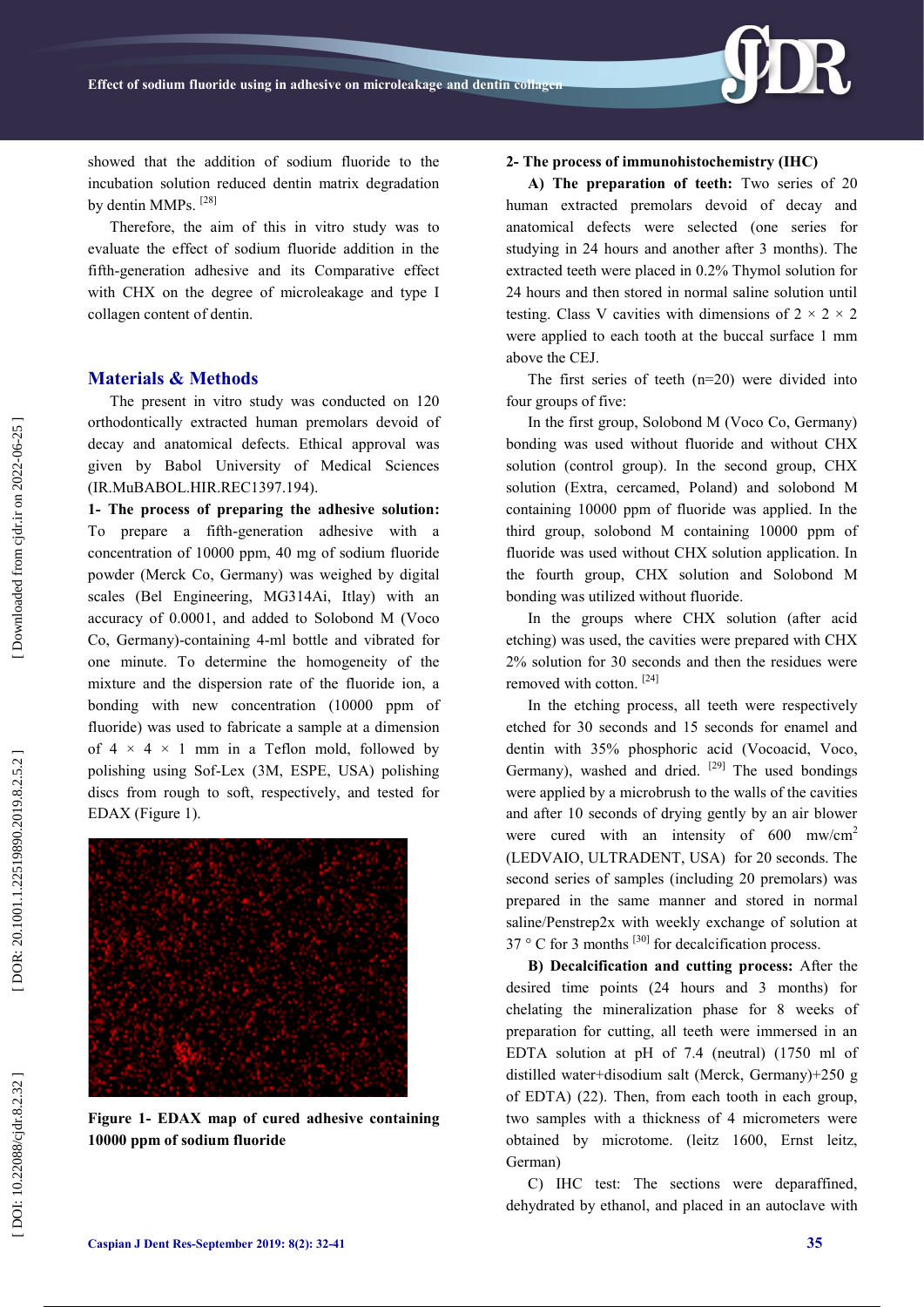

EDTA for 15 seconds. When the buffer solution reached room temperature, the samples were washed and the peroxidase activity was suppressed with 0.3% hydrogen peroxide in 100% methanol in a dark room for 10 minutes. The control group was coated with tris buffered saline and other sectioned samples with Type 1 collagen antibodies (NB600 -408, Novus Biologicals) for 30 minutes and then tissue surfaces were placed in peroixidase -labeled polymer (Envision Code K 800 - DAKO LTD) at 37 ° C for 30 minutes. After washing them in a buffer solution, the tissue surfaces were coated with Diaminobenzidine (DAB-Code-K 8004-DAKO LTD) at room temperature for 10 minutes, and all samples were stained with hematoxylin and mounted. Next, the slides were explored via an observer with a microscope (BX51, Olympus optical, and Tokyo, Japan). The staining intensity was classified according to the degree of "DAB" penetration into weakly positive  $(+)$ , relatively positive  $(++)$  and strongly positive  $(++)$ grades.<sup>[22]</sup>

#### **3 - The microleakage test**

Two series of 40 human extracted premolars devoid of decay and anatomical defects were selected. The extracted teeth were kept in 0.2% Thymol solution for 24 hours and then in normal saline solution until testing. The Class V cavities with dimensions of  $2 \times 2 \times 2$  were applied to each tooth at the buccal surface 1 mm above the CEJ. The first series of teeth (n=40) were divided into four groups of ten similar to IHC group.

In the groups where CHX solution (after acid etching) was used, the cavities were prepared with CHX 2% solution for 30 seconds and then the residues were removed with cotton.<sup>[24]</sup>

In the etching process, all teeth were respectively etched for enamel and dentin with 35% phosphoric acid (Vocoacid, Voco, Germany) for 30 seconds and 15 seconds, washed and dried.  $[28]$  The used bondings (SolobondM, Voco, Germany) were applied by a microbrush to the walls of the cavities and after 10 seconds of drying gently by an air blower were cured (LEDVAIO, ULTRADENT, USA) with an intensity of  $600$  mw/cm<sup>2</sup> for 20 seconds. After that, the cavities were restored by incremental method with 1 -mm layer of composite (Grandio, Shade A2, Voco, Germany), and cured for 20 seconds. The surface of the restored cavities was finished and polished by Sof-Lex (3M, ESPE, USA) polishing discs. Two layers of varnish were applied to coronal and radicular surfaces of restoration with the exception of restoration and 1 mm

around it, as well as four layers of varnish to protect the apex to prevent dye penetration into the teeth. Subsequently, the samples were immersed in 0.2% fuchsine solution for 24 hours, and then the teeth were removed from the dye, rinsed with water and placed in transparent acrylic resin.

The teeth were cut buccolingually by cutting machine (Nomov Industrial Group, Mashhad, Iran) and disc, and one sample was obtained from each tooth. Therefore, there were 10 samples in each group (n=10). The sectioned samples were prepared in each group for observational evaluation and record of microleakage degree in the cavities under Stereo microscope (MEIJI, JAPAN). For the long-term evaluation, the second series of 40 premolars was selected, prepared and grouped with the above method and stored in distilled water (with weekly renewal) for 3 months, followed by the microleakage test.

The samples were classified by the following grading system:

Gingival margins

0: no dye penetration

1: dye penetration up to 1/2 of the beginning of the gingival margins

2: dye penetration beyond 1/2 of the beginning of the dentinal walls without reaching the axiogingival line angle

3: dye penetration to axiocervical line angle and axial wall<sup>[22]</sup>

#### **4 - The process of statistical analysis**

Data were analyzed using SPSS 17 software. T -test was used to compare the two time points. To measure the staining intensity in the groups, Kruskal -Wallis test was carried out at each time, and multiple comparisons were used for pairwise comparisons. Wilcoxon and Chi square tests were performed to compare the two time points. The significance level was considered to be p<0.05.

#### **Results**

#### **1- The IHC scores**

According to Chi -square test, the IHC score was significantly correlated with the groups at 24 hours and 3 months (p<0.0001) (Table 1.). Based on Kruskal - Wallis test, the IHC scores at 24 hours and 3 months were not the same for the studied groups, and a significant difference was observed (p<0.0001). Based on multiple comparisons, the IHC scores at 24 hours

DOI: 10.22088/cjdr.8.2.32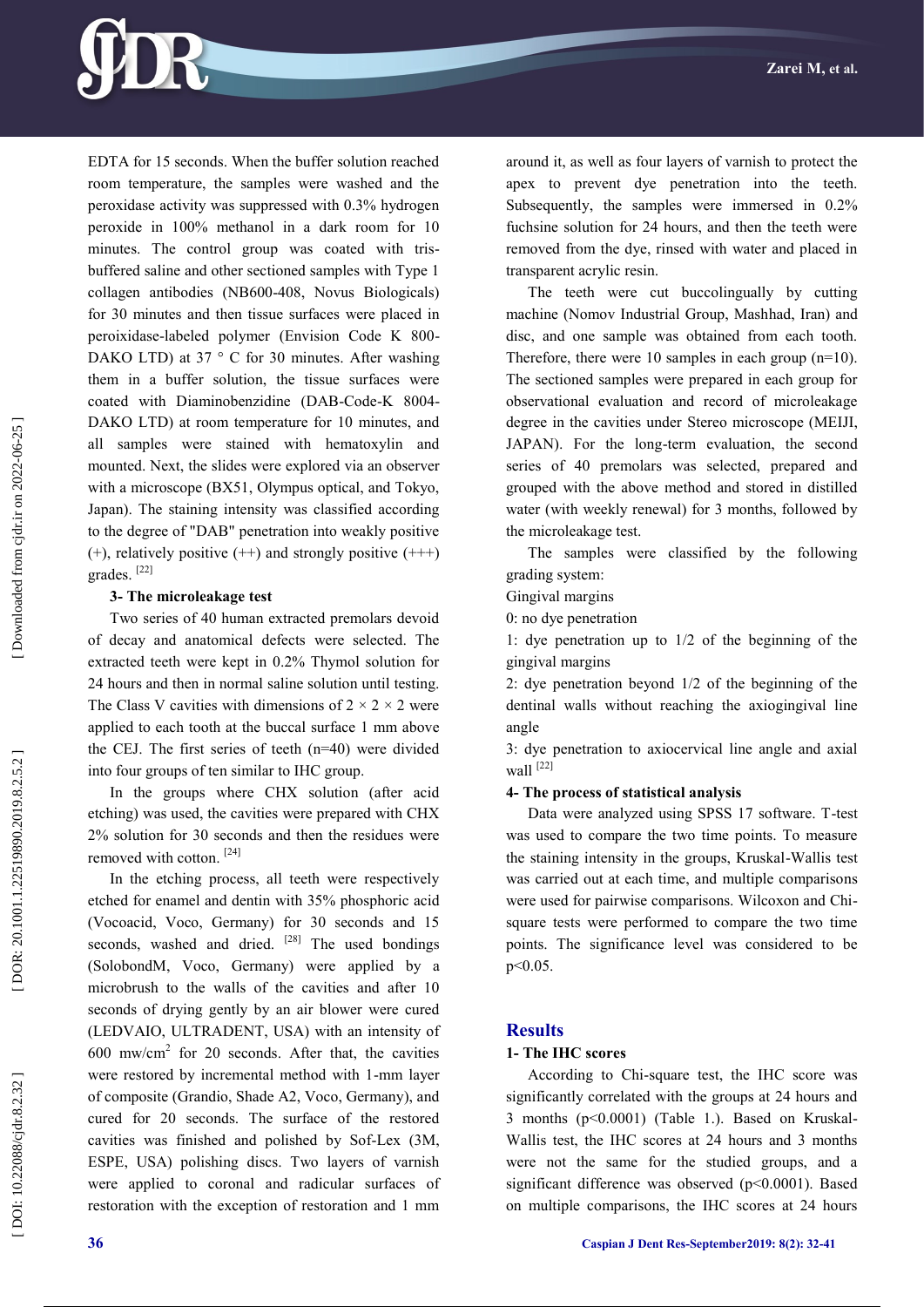

was lower in the control group than in the CHX  $(p=0.04)$ , Fluoride  $(p<0.0001)$ , Fluoride-CHX (p<0.0001) groups. The IHC score in the Fluoride and Fluoride+CHX group was greater than in the CHX (p=0.04). Based on multiple comparisons, the IHC score at 3 months was lower in the control group than in the CHX group  $(p=0.004)$ , Fluoride  $(p<0.0001)$  and Fluoride+CHX (p<0.0001) groups.

There was no significant correlation in the IHC scores at 24 hours and 3 months between the control,

CHX, Fluoride and Fluoride -CHX groups. Based on the Wilcoxon test, the IHC score in the control group at 24 hours was more than at 3 months (p=0.02). In the Fluoride+ CHX ( $p=0.414$ ), Fluoride ( $p=0.414$ ), CHX  $(p=0.414)$  groups, the IHC scores were not significant between 24 hours and 3 months.

#### **2- The degree of microleakage**

Based on the Chi -square test, the degree of microleakage was significantly associated with the groups at 24 hours and 3 months  $(p<0.0001)$  (Table 2.).

| Table 1. IHC score at 24 hours and 3 months |            |             |               |                              |  |                                 |                                                                          |                      |  |  |  |
|---------------------------------------------|------------|-------------|---------------|------------------------------|--|---------------------------------|--------------------------------------------------------------------------|----------------------|--|--|--|
|                                             |            | 24 hours    |               |                              |  |                                 | 3 months                                                                 |                      |  |  |  |
|                                             | <b>IHC</b> |             | <b>Groups</b> |                              |  | <b>Groups</b>                   |                                                                          |                      |  |  |  |
|                                             |            |             |               |                              |  |                                 | <b>Control Fluoride+CHXFluoride CHX Control Fluoride+CHXFluoride CHX</b> |                      |  |  |  |
|                                             | $+$        | $5(83.3\%)$ | $0(0.0\%)$    |                              |  | $0(0.0\%) 1(16.7\%) 10(90.9\%)$ | $0(0.0\%)$                                                               | $0(0.0\%)$ 1(9.1%)   |  |  |  |
|                                             | $^{++}$    | $5(31.2\%)$ | $2(12.5\%)$   | $3(18.8\%)6(37.5\%)0(0.0\%)$ |  |                                 | $4(23.5\%)$                                                              | $5(29.4\%)8(47.1\%)$ |  |  |  |
|                                             | $^{+++}$   | $0(0.0\%)$  | $8(44.4\%)$   | $7(38.9\%)3(16.7\%)0(0.0\%)$ |  |                                 | $6(50.0\%)$                                                              | $5(41.7\%)$ 1(8.3%)  |  |  |  |

**Table 2 . The degree of microleakage at 24 hours and 3 months**

|                     |                | 24 hours            |                 |            | 3 months       |                     |                 |            |  |  |
|---------------------|----------------|---------------------|-----------------|------------|----------------|---------------------|-----------------|------------|--|--|
| <b>Microleakage</b> | <b>Groups</b>  |                     |                 |            |                | <b>Groups</b>       |                 |            |  |  |
|                     | <b>Control</b> | <b>Fluoride+CHX</b> | <b>Fluoride</b> | <b>CHX</b> | <b>Control</b> | <b>Fluoride+CHX</b> | <b>Fluoride</b> | <b>CHX</b> |  |  |
| 0                   | $0(0.0\%)$     | $3(75.0\%)$         | $1(25.0\%)$     | $0(0.0\%)$ | $0(0.0\%)$     | $2(66.7\%)$         | $1(33.3\%)$     | $0(0.0\%)$ |  |  |
|                     | $2(9.5\%)$     | $7(33.3\%)$         | $9(42.9\%)$     | 3(14.3%)   | $0(0.0\%)$     | $8(47.1\%)$         | $8(47.1\%)$     | $1(5.9\%)$ |  |  |
| 2                   | $2(22.2\%)$    | $0(0.0\%)$          | $0(0.0\%)$      | 7(77.8%)   | $0(0.0\%)$     | $0(0.0\%)$          | $1(12.5\%)$     | 7(87.5%)   |  |  |
| 3                   | $6(100.0\%)$   | $0(0.0\%)$          | $0(0.0\%)$      | $0(0.0\%)$ | 10(83.3%)      | $0(0.0\%)$          | $0(0.0\%)$      | 2(16.7%)   |  |  |

Based on Kruskal -Wallis test, the degree of microleakage was not similar in the studied groups at 24 hours and there was a significant difference (p<0.0001). Based on multiple comparisons, the degree of microleakage was significantly higher at 24 hours in the control group than in the Fluoride+CHX ( $p=0.003$ ), fluoride ( $p=0.01$ ) and CHX ( $p=0.01$ ) groups. The degree of microleakage in the CHX group was higher than in the Fluoride+CHX group (p=0.018). Based on Kruskal-Wallis test, the degree of microleakage was not the same in the studied groups at 3 months and there was a significant difference (p<0.0001). Based on multiple comparisons, the degree of microleakage at 3 months was significantly higher in the control group than in the Fluoride+CHX (p<0.0001), Fluoride (p=0.008) and CHX groups. The degree of microleakage in the CHX group was higher than in the fluoride ( $p=0.018$ ) group.

Based on Chi -square test, there was no significant correlation between the degree of microleakage at 24 hours and 3 months in the control, CHX, Fluoride, Fluoride and CHX groups. Based on Wilcoxon test, in

the control ( $p=0.6$ ), Fluoride+CHX ( $p=0.564$ ), Fluoride  $(p=0.664)$  and CHX  $(p=0.17)$  groups, the degree of microleakage had no significant difference at 24 hours and 3 months.

#### **Discussion**

The results of this study showed that using fluoridecontaining bonding, applying CHX solution after acid etching and using bonding containing Fluoride+CHX after acid etching increased significantly the IHC score at 24 hours and 3 months compared to the control group. Also, in the group with bonding containing Fluoride+CHX after acid etching, the IHC score was higher than that of CHX after acid etching alone (p=0.04). Using fluoride -containing bonding and bonding with Fluoride+CHX after acid etching significantly reduced the degree of microleakage at 24 hours and 3 months compared to the control group. The use of fluoride -containing bonding significantly reduced the degree of microleakage compared to the use of CHX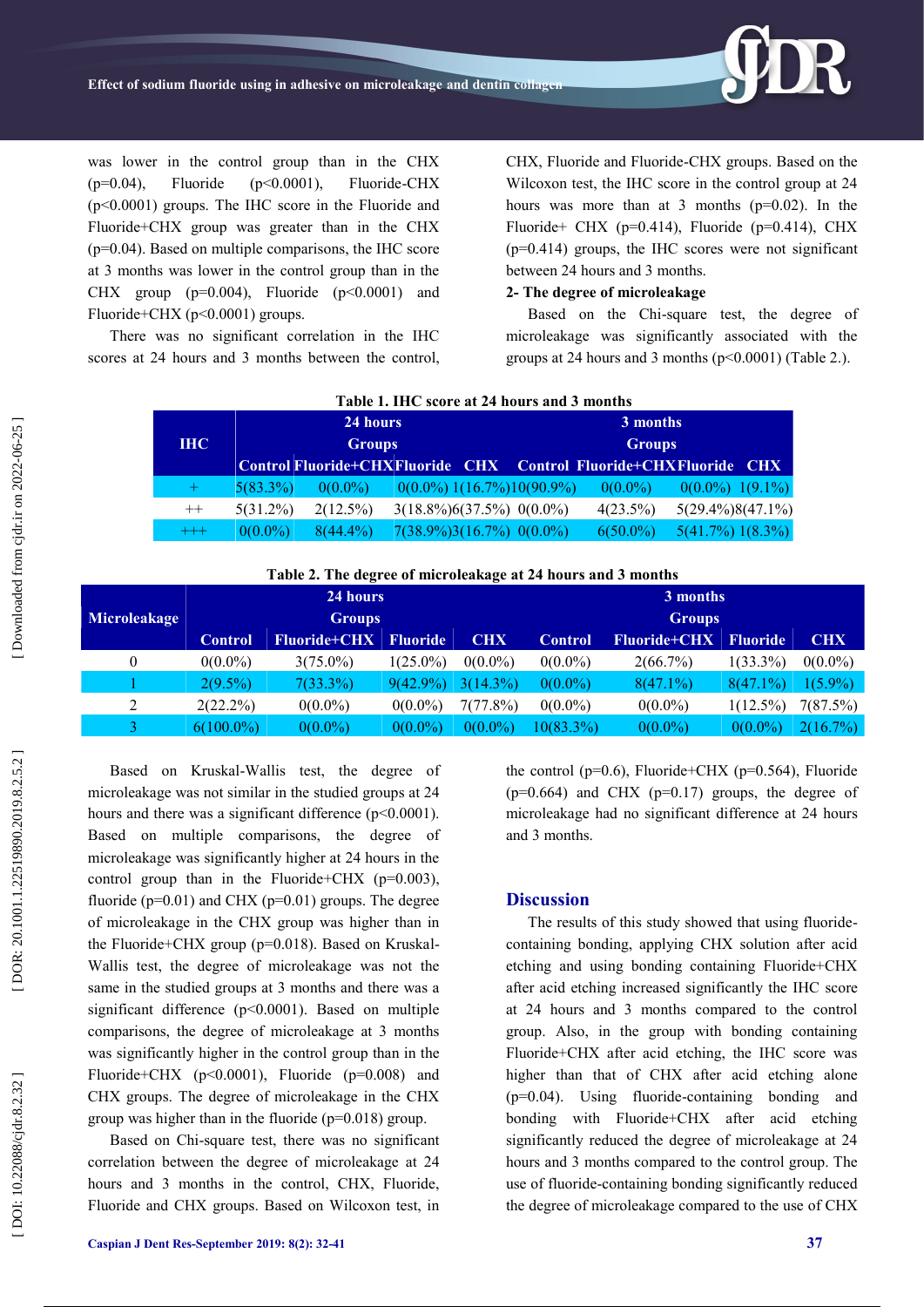

after acid etching. There was no significant difference in IHC and microleakage between time points of 24 hours and 3 months in Fluoride+CHX, fluoride and CHX groups.

One of the most important inherent challenges of dental composite is marginal leakage, which leads to a gap between restoration and tooth structure and the subsequent problems due to this gap. The major cause of this leakage is polymerization shrinkage of a dental composite that has a different thermal linear expansion than the thermal linear expansion of enamel and dentin. One of the rules to prevent marginal leakage is the use of dentin adhesive to apply sealing capacity to prevent leakage and ensure restoration durability.  $[31]$  The present study was conducted to evaluate adding of sodium fluoride to fifth -generation adhesive (Solobond M) on the degree of microleakage and type I collagen content of dentin. According to our information, no studies have ever evaluated the effect of fluoride adding to adhesives on the microleakage and type I collagen content of the dentin.

The concentration of CHX used in most studies to inhibit MMP is  $2\%$ . <sup>[32]</sup> However, Breschi et al. (2010) [33] and Mazzoni et al. (2011) found that the CHX was able to control MMPs even at a concentration of 0.2%.  $[34]$  Gendron et al. (1999) found that 0.002% is the minimum concentration of CHX to completely inhibit the MMP -9 activity, while 0.0001% is the minimum concentration to inhibit the MMP -2 activity, which is probably due to chelation of  $\text{Zn}^{2+}$  cation. <sup>[35]</sup> The CHX effectively inhibits MMP-2, MMP-8, and MMP-9 and Cysteine cathepsins. <sup>[32]</sup> Therefore, CHX 2% was used in the present study.

There are several methods for evaluating microleakage, including the use of air pressure, bacterial penetration, radioisotope application, electrochemical studies, chemical detectors, dye penetration and SEM. [36] The penetration dye is the most original, oldest and common method to evaluate the microleakage. For this reason, the dye penetration method was used in this study. Fuchsine was chosen as the main dye because it is easy to use and inexpensive and does not require complicated laboratory equipment; it is also easy to determine the degree of microleakage by Stereomicroscope due to the fine contrast of the Fuchsine with dental structures.  $[37]$  Many studies have been conducted on the release of fluoride from restorative materials. The importance of fluoride in facilitating the mineralization or preventing the

demineralization of dentin matrices is not well understood. Various studies have shown that the fluoride -containing dentin adhesives may release fluoride to the marginal gap.  $[27]$  The sodium fluoride is one of the MMP inhibitors. The mechanism of inhibiting MMPs by sodium fluoride is not fully understood.  $[32]$  Kato et al.  $[38]$  showed the inhibition of MMP -2 and MMP -9 by sodium fluoride; high electronegativity of the fluorine and heavy concentrations of this mineral could release the free cations to participate in the catalytic process.

The sodium fluoride is the most widely used fluoride -containing compound in dental products. Some F compounds have additional ions that may indicate activities related to decay or erosion, such as stannous fluoride (SnF2), titanium tetrafluoride (TiF4) and silver diamine fluoride (SDF). It is difficult to compare different salts and to decompose fluoride effects with these ions, because their mechanism of action is different. Hence, the sodium fluoride was used in this study. Moreover, the  $Na<sup>+</sup>$  effect on MMP activity is not known or does not work in the de -remineralization process in dentin. [38]

In the IHC test, the median of staining intensity of type I collagen fibrils was strongly positive (+++) in the group of bonding containing Fluoride+CHX after acid etching, relatively positive  $(++)$  in the group of applying CHX after acid etching and relatively positive  $(++)$  in the group of using bonding containing fluoride. The inhibitory effects of sodium fluoride  $^{[28, 38]}$  and CHX  $^{[16, 16]}$  $22, 23$  have been investigated in previous studies, but concurrent comparison of inhibitory effect of sodium fluoride and CHX using the two microleakage and IHC tests has not been done so far.

Similar to the present study, Gholam et al. assessed the degree of microleakage of adhesives containing 5% calcium fluoride and found that fluoride reduced the degree of microleakage. <sup>[31]</sup> Also, Brackett et al. reported that the sodium fluoride inhibits matrix -bound MMP and thus can slow down dentin matrix degradation by endogenous MMP activity of dentin matrices. <sup>[28]</sup> The results of both studies are in line with the results of this study.

Alaghemand et al. (2014) carried out a study to investigate the effect of CHX and zinc oxide nanoparticles on the degree of microleakage and dentin collagen content using the IHC test, and reported that preparation with zinc oxide nanoparticles can protect the hybrid layer due to the prevention of collagen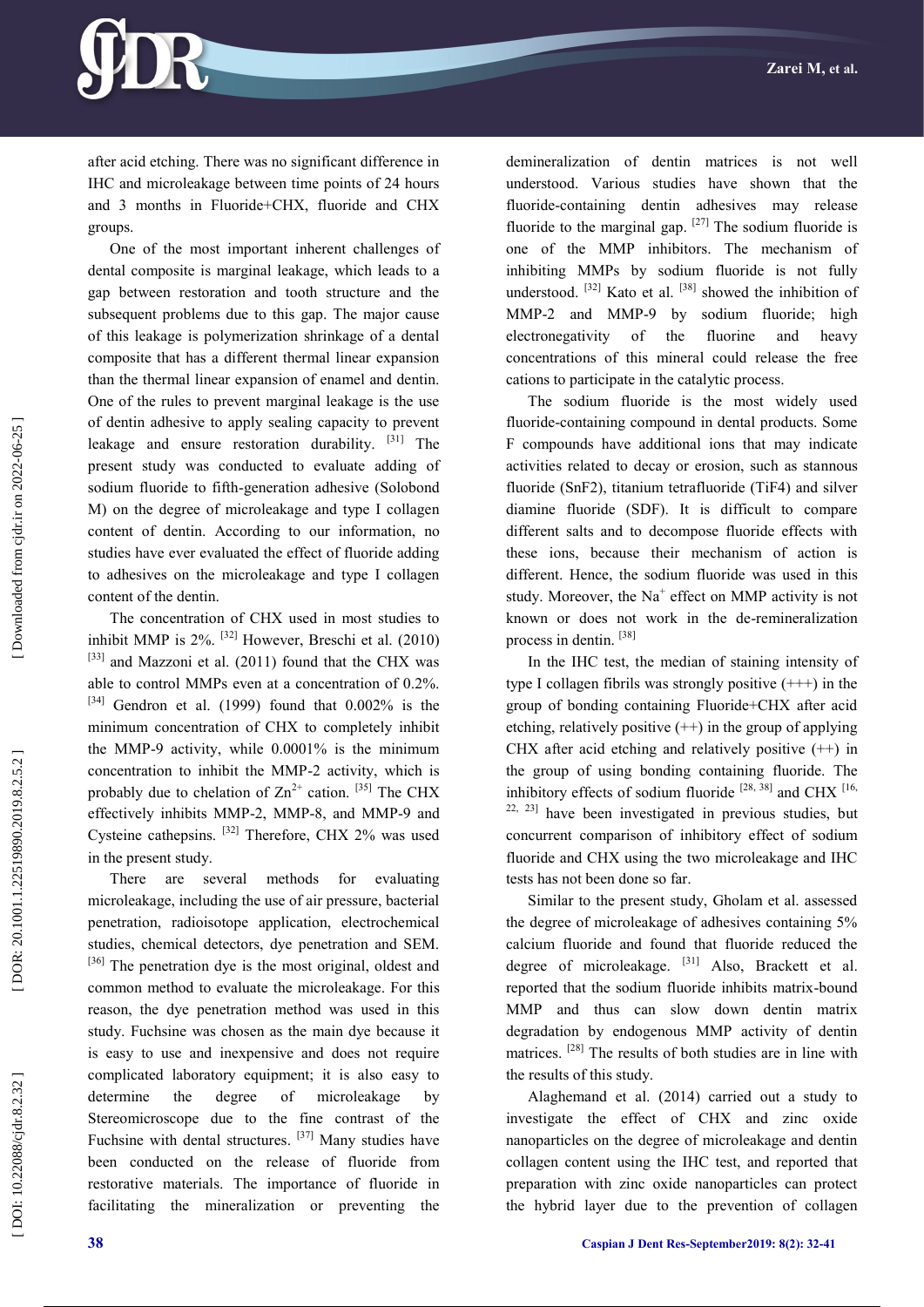degradation. <sup>[22]</sup> In another study, Alaghemand et al. (2018) reported that the CHX had no effect on microshear bond strength of dentin. [29] Samani et al. (2018) reported a positive role of fluoride in improving the quality of the bonding, which could be due to the successful inhibition of dentin MMP activity in line with our conclusion.<sup>[27]</sup>

Contrary to the present study, Altinci et al. (2016) stated that the sodium fluoride does not directly inhibit proteinase, and only if administered with high concentrations can slowly inhibit the activity of dentin matrix due to inhibition of cathepsin K.  $[25]$  The difference may be due to the use of different concentrations of sodium fluoride and different methods of testing. It is suggested to evaluate the effects of different concentrations of fluoride in future studies. It appears that the fluoride concentration in the present study is sufficient to inhibit the activity of MMPs. The limitations of this study were: in vivo study was not possible, there were financial problems with the plan and impossibility of immunohistochemical tests at Babol University of Medical Sciences

#### **Conclusion**

It seems that the effect of fluoride on nondegradation of collagen is greater than that of the CHX.

**Funding:** This study was a part of research project (Grant No: 9706437) which was supported and funded by Babol University of Medical Sciences.

**Conflict of interest**: The authors declare no competing interests

# **Authors' Contributions**

Homayoun Alaghehmand developed the original concept and design as well as supervised the in vitro procedure and preparation of the manuscript. Madeh Zarei carried out the in vitro procedures, collected the data and wrote the manuscript. Soraya Khafri developed the interpretation of data and statistical analysis.

#### **References**

1. Drummond JL. Degradation, fatigue, and failure of resin dental composite materials. J Dent Res 2008;87:710 -9.

- 2 . Ferracane JL. Resin composite--state of the art. Dent Mater 2011;27:29-38.
- 3 . Watts DC, Marouf AS, Al -Hindi AM. Photo polymerization shrinkage -stress kinetics in resin composites: methods development. Dent Mater 2003;19:1 -11.
- 4 . Garcia F, Krämer N, Feilzer AJ, Frankenberger R. Long -term degradation of enamel and dentin bonds: 6 -year results in vitro vs. in vivo. Dent Mater 2010;26:1113 -8.
- 5 . Liu Y, Tjäderhane L, Breschi L, Mazzoni A, Li N, Mao J,et al. Limitations in bonding to dentin and experimental strategies to prevent bond degradation. J Dent Res 2011;90:953 -68.
- 6 . Pashley DH, Tay FR, Breschi L, Tjäderhane L, Carvalho RM, Carrilho M,et al. State of the art etch and -rinse adhesives. Dent Mater 2011;27:1 -16.
- 7 . Pardi V, Sinhoreti MA, Pereira AC, Ambrosano GM, Meneghim Mde C. In vitro evaluation of microleakage of different materials used as pit-andfissure sealants. Braz Dent J 2006;17:49 -52.
- 8 . Samimi P, Barekatain M, Alaei S. Comparison of microleakage of composite restorations using fifth and sixth generation dentin bonding agent: an in vivo study. J Contemp Dent Pract 2012;13:632 -6.
- 9 . McDonald RE, Avery DR, Dean JA,editors. McDonald and Avery's dentistry for the child and adolescent.9<sup>th</sup> ed. Maryland Heights, Mo: Mosby/Elsevier; 2011.p. 353 -63.
- 10 . Summitt JB,Hilton TJ, Ferracane JL, Broome JC,editors. Fundamentals of operative dentistry : a contemporary approach. $3<sup>rd</sup>$  ed. Chicago Quintessence Pub. Co;2006.p. 231 -34.
- 11 .Ritter AV, Boushell LW, Walter R. Sturdevant's art & science of operative dentistry.  $7<sup>th</sup>$  ed. St. Louis, Missouri : Elsevier; [2019].p. 235 -69.
- 12 . Pashley DH, Tay FR, Carvalho RM, Rueggeberg FA, Agee KA, Carrilho M,et al. From dry bonding to water -wet bonding to ethanol -wet bonding. A review of the interactions between dentin matrix and solvated resins using a macromodel of the hybrid layer. Am J Dent 2007;20:7 -20.
- 13 . Manuja N, Nagpal R, Pandit IK. Dental adhesion: mechanism, techniques and durability. J Clin Pediatr Dent 2012;36:223 -34.
- 14 . Nishitani Y, Yoshiyama M, Wadgaonkar B, Breschi L, Mannello F, Mazzoni A,et al. Activation of gelatinolytic/collagenolytic activity in dentin by selfetching adhesives. Eur J Oral Sci 2006;114:160-6.

DOI: 10.22088/cjdr.8.2.32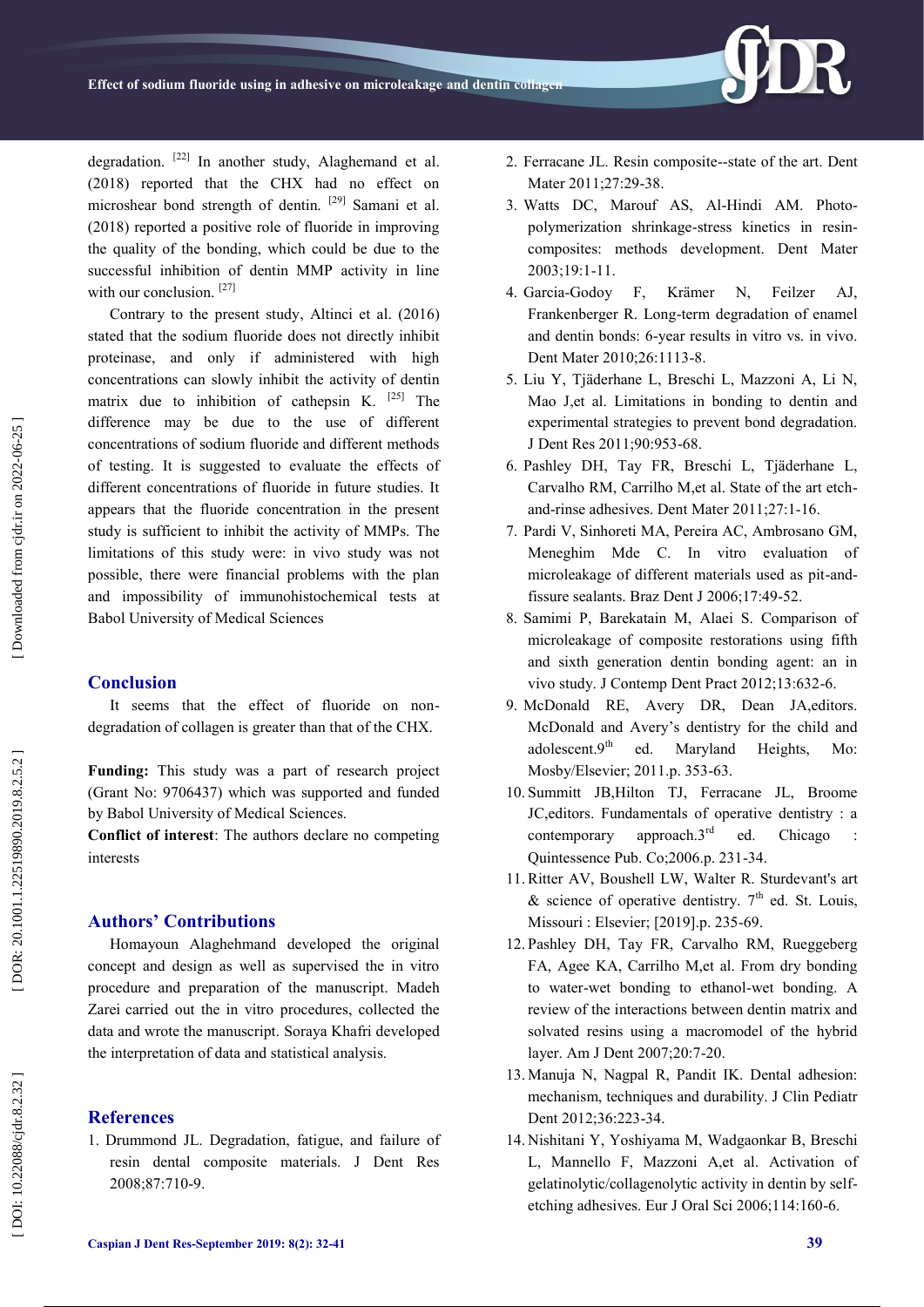

- 15 . Komori PC, Pashley DH, Tjäderhane L, Breschi L, Mazzoni A, de Goes MF,et al. Effect of 2% chlorhexidine digluconate on the bond strength to normal versus caries -affected dentin. Oper Dent 2009;34:157 -65.
- 16 . Moon PC, Weaver J, Brooks CN. Review of matrix metalloproteinases' effect on the hybrid dentin bond layer stability and chlorhexidine clinical use to prevent bond failure. Open Dent J 2010;4:147 -52.
- 17 . Osorio R, Yamauti M, Osorio E, Ruiz -Requena ME, Pashley D, Tay F,et al. Effect of dentin etching and chlorhexidine application on metalloproteinase mediated collagen degradation. Eur J Oral Sci 2011;119:79 -85.
- 18 . Spencer P, Ye Q, Park J, Topp EM, Misra A, Marangos O,et al. Adhesive/Dentin interface: the weak link in the composite restoration. Ann Biomed Eng 2010;38:1989 -2003.
- 19 . Kim DS, Kim J, Choi KK, Kim SY. The influence of chlorhexidine on the remineralization of demineralized dentine. J Dent 2011;39:855 -62.
- 20 .Ribeiro LG, Hashizume LN, Maltz M. The effect of different formulations of chlorhexidine in reducing levels of mutans streptococci in the oral cavity: A systematic review of the literature. J Dent 2007;35:359 -70.
- 21 . Perdigão J, Reis A, Loguercio AD. Dentin adhesion and MMPs: a comprehensive review. J Esthet Restor Dent 2013;25:219-41.
- 22 . Alaghemand H, Esmaeili B, Firouz P, Soltani MH, Rouhaninasab M, Nazhvani AD, et al. comparative study of the preventive effect of chlorhexidine o. 12% and nano zinc oxide particles on the distraction of collagen scaffolding of the hybrid layer by two immunohistochemistry and microleakage tests. Dent Med Res 2014;2:33 -8.
- 23 .Carrilho MR, Geraldeli S, Tay F, de Goes MF, Carvalho RM, Tjäderhane L,et al. In vivo preservation of the hybrid layer by chlorhexidine. J Dent Res 2007;86:529 -33.
- 24 . Hebling J, Pashley DH, Tjäderhane L, Tay FR. Chlorhexidine arrests subclinical degradation of dentin hybrid layers in vivo. J Dent Res 2005;84:741 -6.
- 25 . Altinci P, Mutluay M, Seseogullari -Dirihan R, Pashley D, Tjaderhane L, Tezvergil -Mutluay A. NaF Inhibits Matrix -Bound Cathepsin -Mediated Dentin Matrix Degradation. Caries Res 2016; 50: 124 -32.
- 26 . Kato MT, Leite AL, Hannas AR, Calabria MP, Magalhães AC, Pereira JC,et al. Impact of protease inhibitors on dentin matrix degradation by collagenase. J Dent Res 2012;91:1119 -23.
- 27 . Samani Y, Alaghehmand H, Jafari Z, Khafri S, Tashakkorian H. Sodium fluoride addition to a two step etch -and -rinse adhesive system: effect on dentin microtensile bond strength and durability. Caspian J Dent Res 2018; 7: 16 -23.
- 28 .Brackett MG, Agee KA, Brackett WW, Key WO, Sabatini C, Kato MT,et al. Effect of Sodium Fluoride on the endogenous MMP Activity of Dentin Matrices. J Nat Sci 2015;1: 1 -11.
- 29 . Alaghehmad H, Mansouri E, Esmaili B, Bijani A, Nejadkarimi S, Rahchamani M. Effect of 0.12% chlorhexidine and zinc nanoparticles on the microshear bond strength of dentin with a fifth generation adhesive. Eur J Dent 2018;12:105 -10.
- 30 . Pashley DH, Tay FR, Yiu C, Hashimoto M, Breschi L, Carvalho RM,et al. Collagen degradation by host derived enzymes during aging. J Dent Res 2004;83:216 -21.
- 31 . Gholam MK, Hameed MR. Microleakage Evaluation of adhesive systems reinforced with fluoroapatite or calcium fluoride. Int J Sci Res 2018; 7: 1815 -20.
- 32 .Correa BC, Galo R, Scatena C, Borsatto MC, Spazzin AO, Corona SA,et al. Effect of metalloproteinase inhibitors on the microtensile bond strength of composite Resin to Er:YAG Laser - Irradiated dentin. Braz Dent J 2016;27:442 -5.
- 33 .Breschi L, Mazzoni A, Nato F, Carrilho M, Visintini E, Tjäderhane L,et al. Chlorhexidine stabilizes the adhesive interface: a 2 -year in vitro study. Dent Mater 2010;26:320-5.
- 34 . Mazzoni A, Carrilho M, Papa V, Tjäderhane L, Gobbi P, Nucci C, et al. MMP -2 assay within the hybrid layer created by a two -step etch -and -rinse adhesive: biochemical and immunohistochemical analysis. J Dent 2011;39:470 -7.
- 35 . Gendron R, Grenier D, Sorsa T, Mayrand D. Inhibition of the activities of matrix metalloproteinases 2, 8, and 9 by chlorhexidine. Clin Diagn Lab Immunol 1999;6:437 -9.
- 36 . Kaushik M, Yadav M. Marginal microleakage properties of activa bioactive restorative and nanohybrid composite resin using two different adhesives in non carious cervical lesions - an in vitro study. J West Afr Coll Surg 2017; 7: 1 -14.